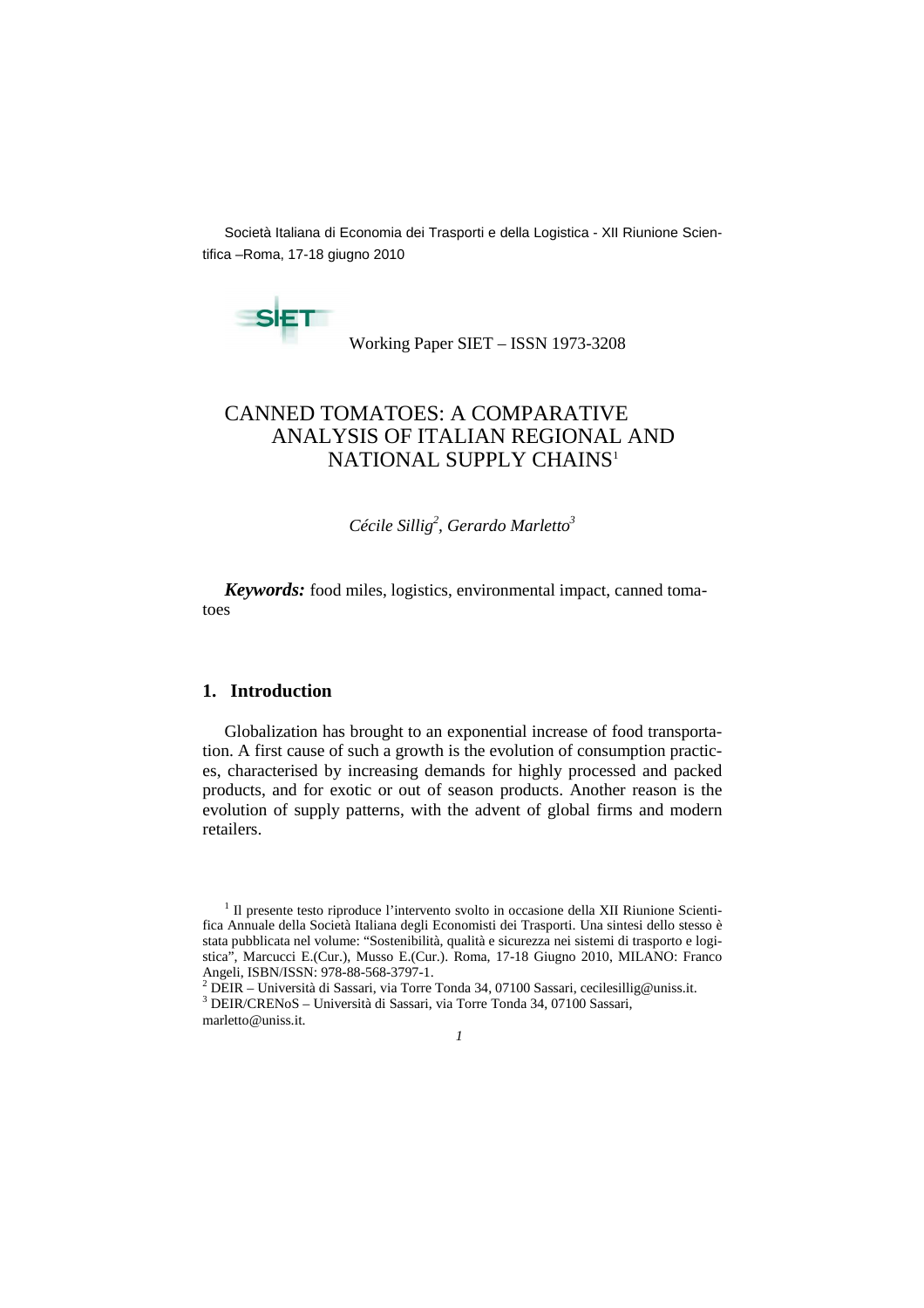Since the mid-1990's several studies have extended the research on the environmental impact of agribusiness to the specific issue of "food miles", i.e. the distance covered by food products (Safe Alliance, 1994). Quantitative research confirms the relevant impact of food transportation on global warming but also points out that there is no direct connection between short supply chains and sustainability. In fact, because of trade-offs involved in supply chains organization, longer supply chains can result, in some contexts, less polluting than shorter ones. A first trade-off discussed in literature (Jones, 2001) opposes the impact of transport to the one of production. The second significant trade-off involves the efficiency of logistics (AEA Technology, 2005). First, modal choice must be considered. In fact long distance supply chains can have a minor impact than shorter ones, if the last ones are based on vehicles with high impacts per ton-km. Secondly, the load factor must be considered. The higher the load factor, the lower the environmental impact per unit of good transported. The actual strategy of stock minimization can be associated to low load factors, except if the carrier can organize multi-pick and multi-drop trips, return journeys, etc. Big manufacturers and modern distribution (MD) succeed in conciliating justin-time and high load factors thanks to their scale economies and an organization centered on few regional range distribution centers (DCs), where goods are grouped and then sorted. This higher logistic efficiency per tonkm is usually the corollary of a transport intensive system, though.

Probably the more relevant result of all these studies is the placespecific and market-specific nature of environmental impacts of food supply chains. This is why the analysis of new contexts and products is needed. Here we consider the Italian market, that until today has been seldom analysed, and we choose a processed product while food miles research has until now been almost oriented toward fresh products.

## **2. Case study**

#### *2.1. Scenarios and supply chains*

The research presented here compares eight scenarios of canned tomatoes supply chains. The city of Sassari, in the North of Sardinia, has been chosen as final market. The scenarios differ:

- for production location, with a Sardinian regional brand and an Italian continental brand;
- for distribution channel, with MD and independent retail (IR);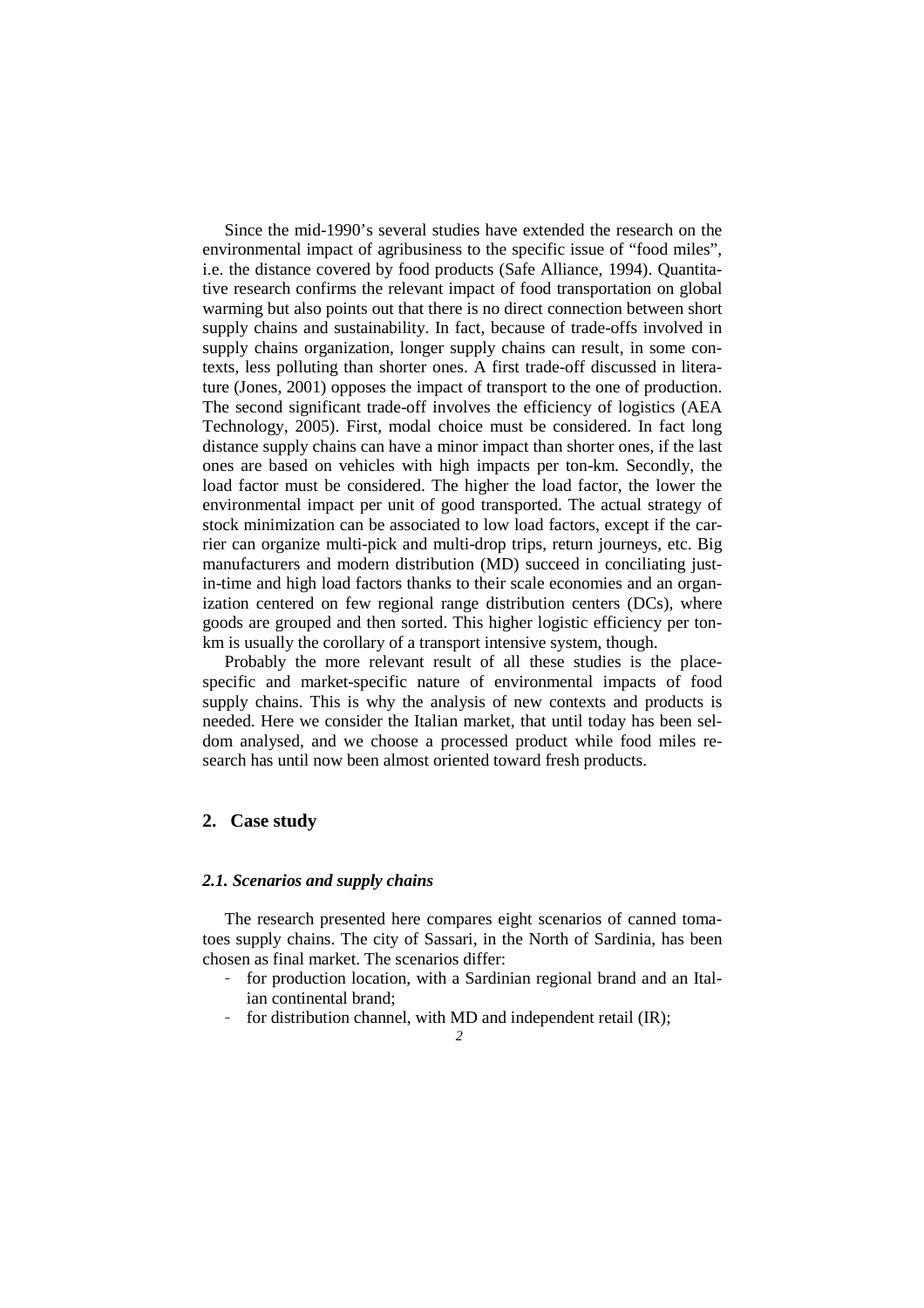– for shopping transport mode, where only shopping on foot has been considered for IR (because it's the most representative way of shopping for this kind of stores) while both shopping on foot and by car have been considered for MD.

In the analysis, only the most important inputs and transport stages have been considered. The number of transport stages differs from scenario to scenario as the continental brand and some Cash and Carry (C&Cs) linked to IR organize their distribution through the centralization of loads in DCs. In addition to distances, segments differ in the type of vehicle used, load factor, presence of return cargo and driving style.

The figures below represents the regional and national supply chains and the distribution stages in the area of Sassari, that are the same for the two brands.



*Fig. 1 - Regional brand routes* 

*Fig. 2 - Continental brand routes* 

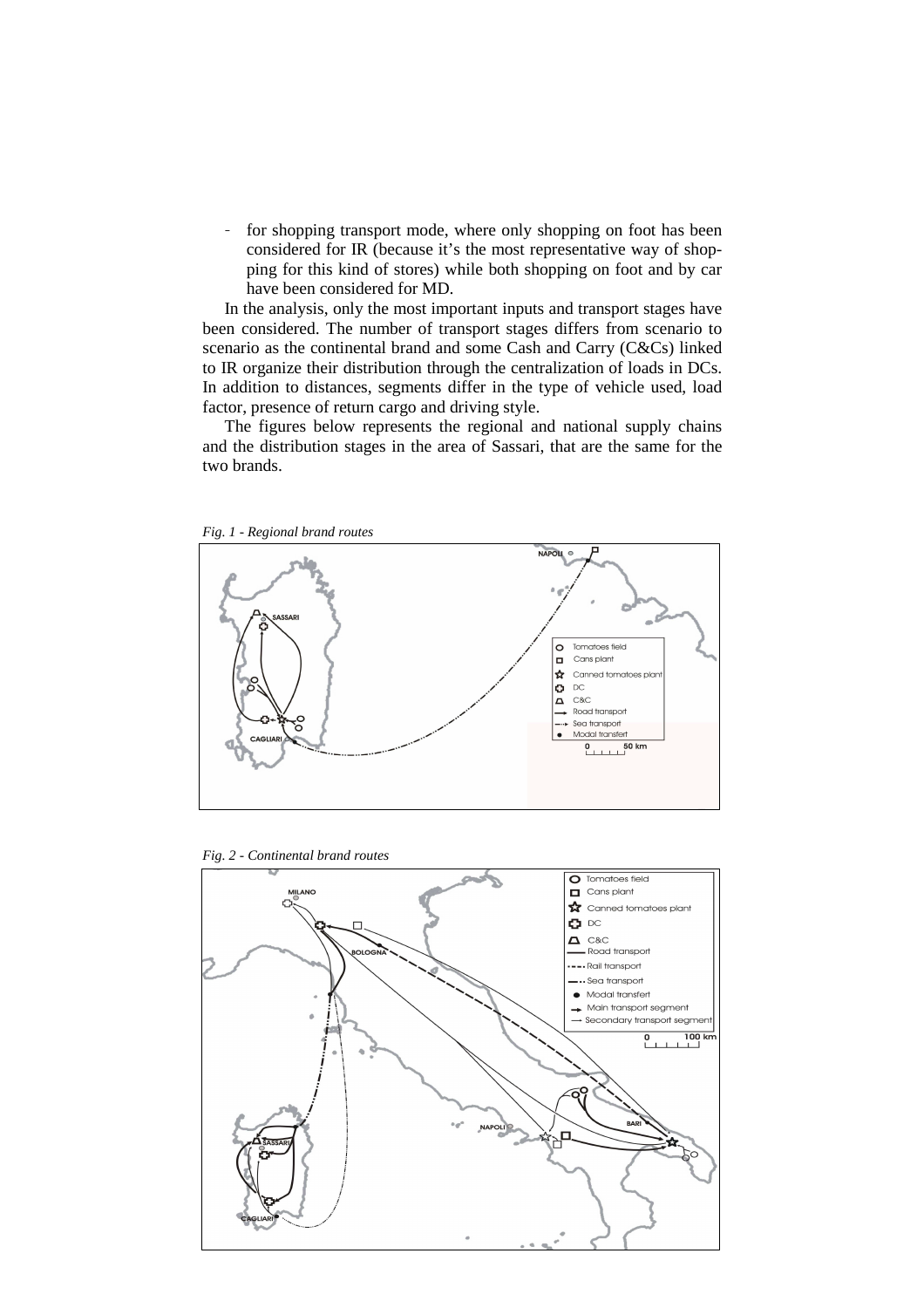*Fig. 2: Continental brand routes* 

*Fig. 3 - Transport stages in the area of Sassari* 



## *2.2. Impacts and mains features of the assessment methodology*

The effects of canned tomatoes transport on environment and traffic have been assessed through some quantitative indicators.

CO2 has been chosen as global impact indicator as, with regard to the transport sector, this is the key factor of global warming. It has been assessed for all stages.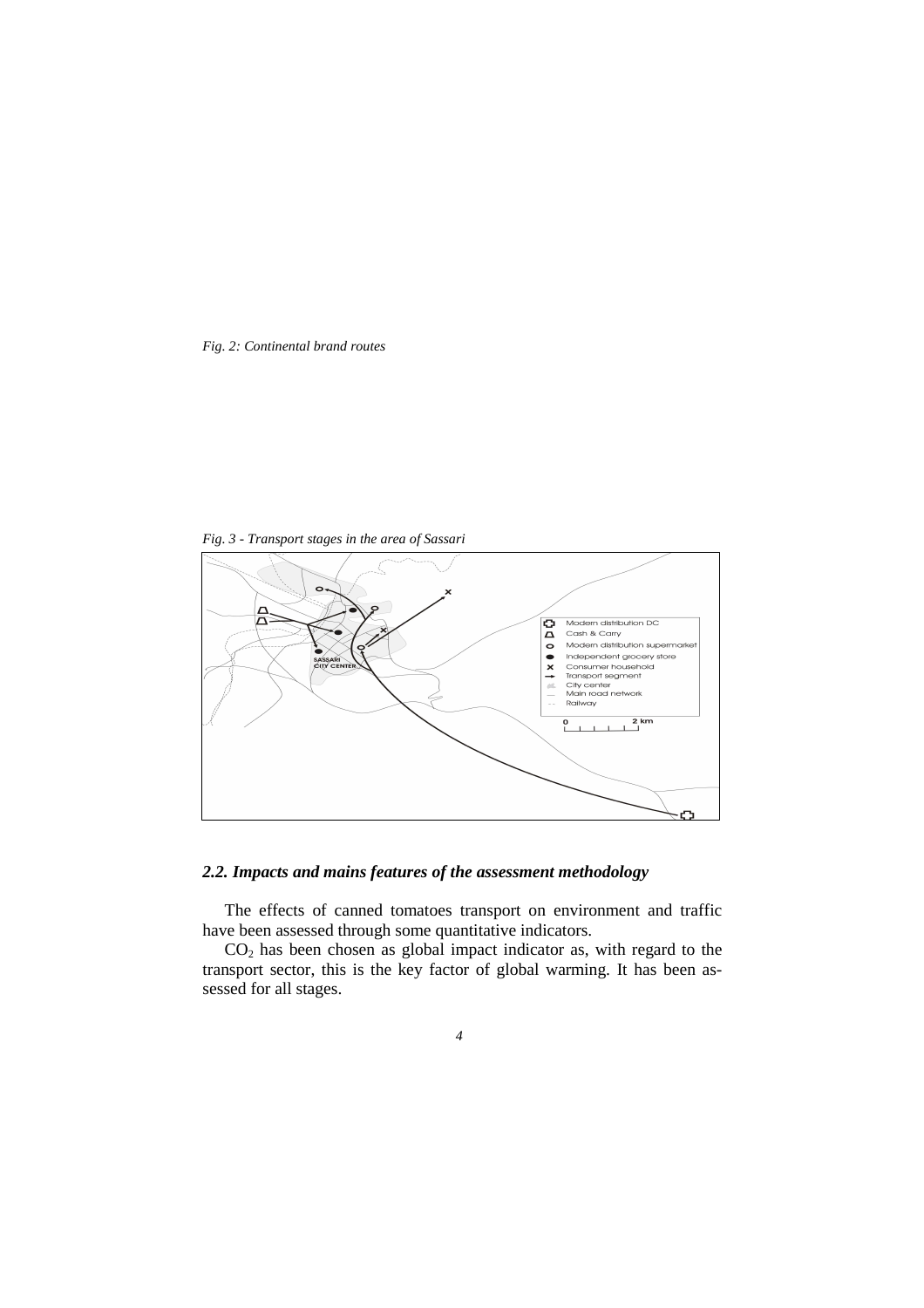$PM_{10}$  emissions have been assessed only in urban and suburban areas of Sassari because it causes mostly health damages and is therefore particularly harmful in densely populated areas.

The effects of supply chains on traffic congestion have been assessed only where additional vehicles can bring an important contribution to traffic slowing down, that is, during peak-hours in the Sassari urban centre.

The assessment methodology has been based on real-life data from face to face and phone interviews to operators of the supply chains analyzed. The interview results have been integrated with data from cartographic software and statistics.

Given the system boundary, for every stage and scenario, the impact assessment methodology has been developed as follow:

- assessment of the distance related to the transport stage, inclusive of empty backward journey or detour;
- − assessment of the number of vehicles that are necessary for transporting one net ton of peeled tomatoes equivalent;
- − definition, for pollution indicators, of the emissions factors per vehicle-km (v-km), given the reference vehicle fleet;
- assessment of  $CO<sub>2</sub>$  and PM<sub>10</sub> emissions and urban km driven during peak-hours related to the transport of one net ton of peeled tomatoes.

## **3. Results and discussion**

The quantification of the impacts revealed large differences between scenarios and between segments. The most significant differences between scenarios derived from product origin and shopping transport mode.



*Fig. 4 - Scenarios comparison: CO<sup>2</sup> emissions per stage*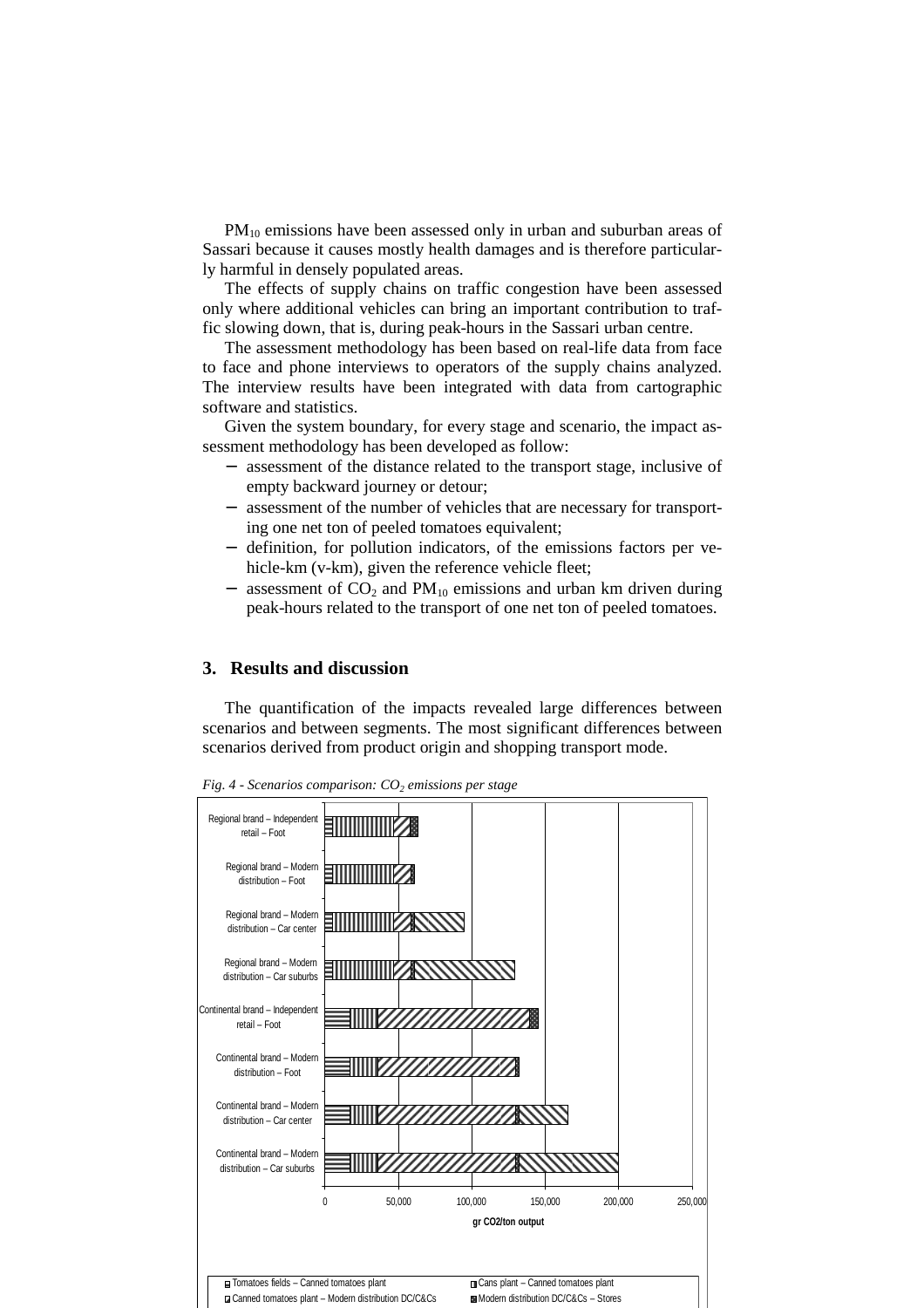

*Fig. 5 - Scenarios comparison: PM10 emissions per stage*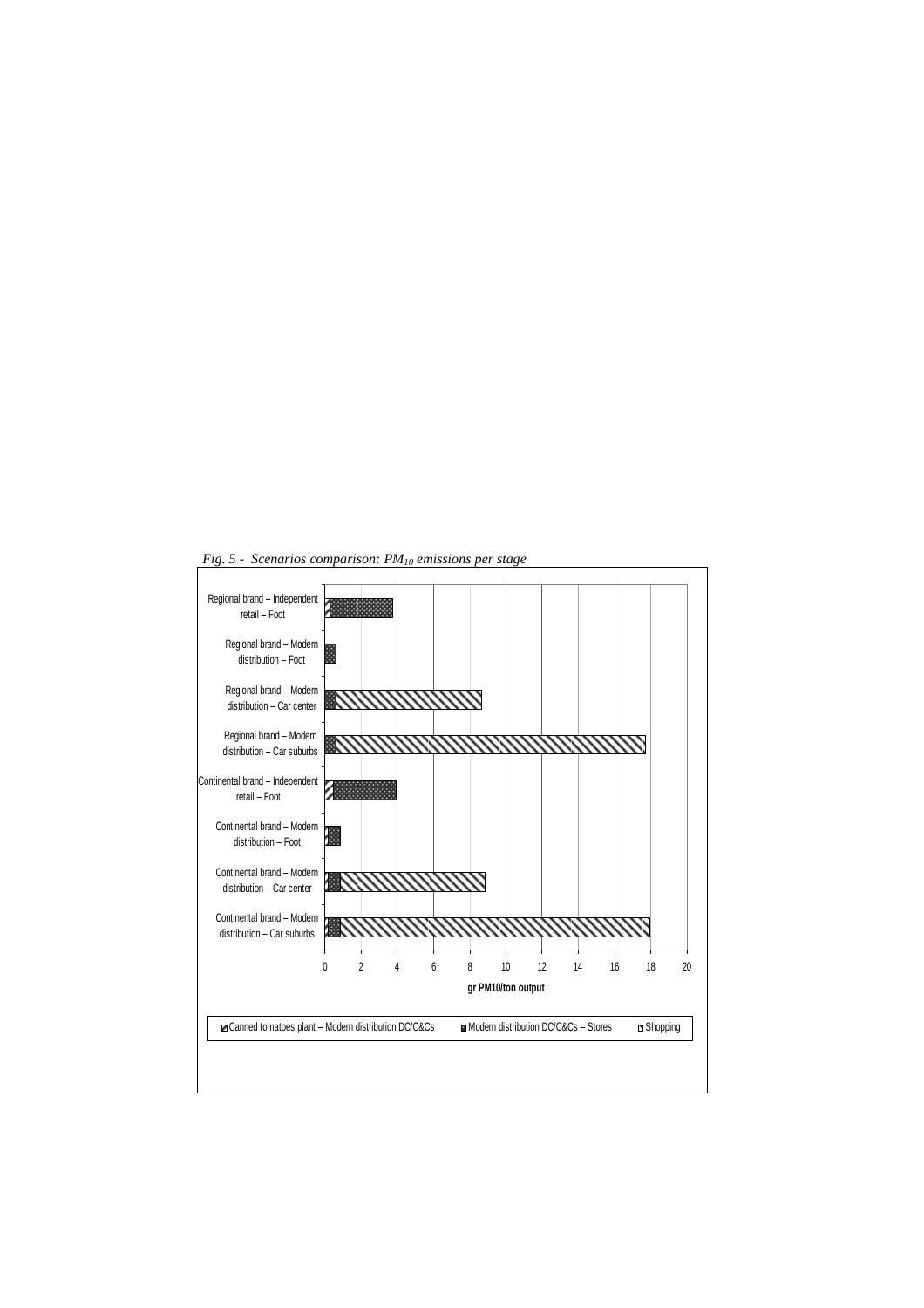*Fig. 6 - Scenarios comparison: congestion per stage*

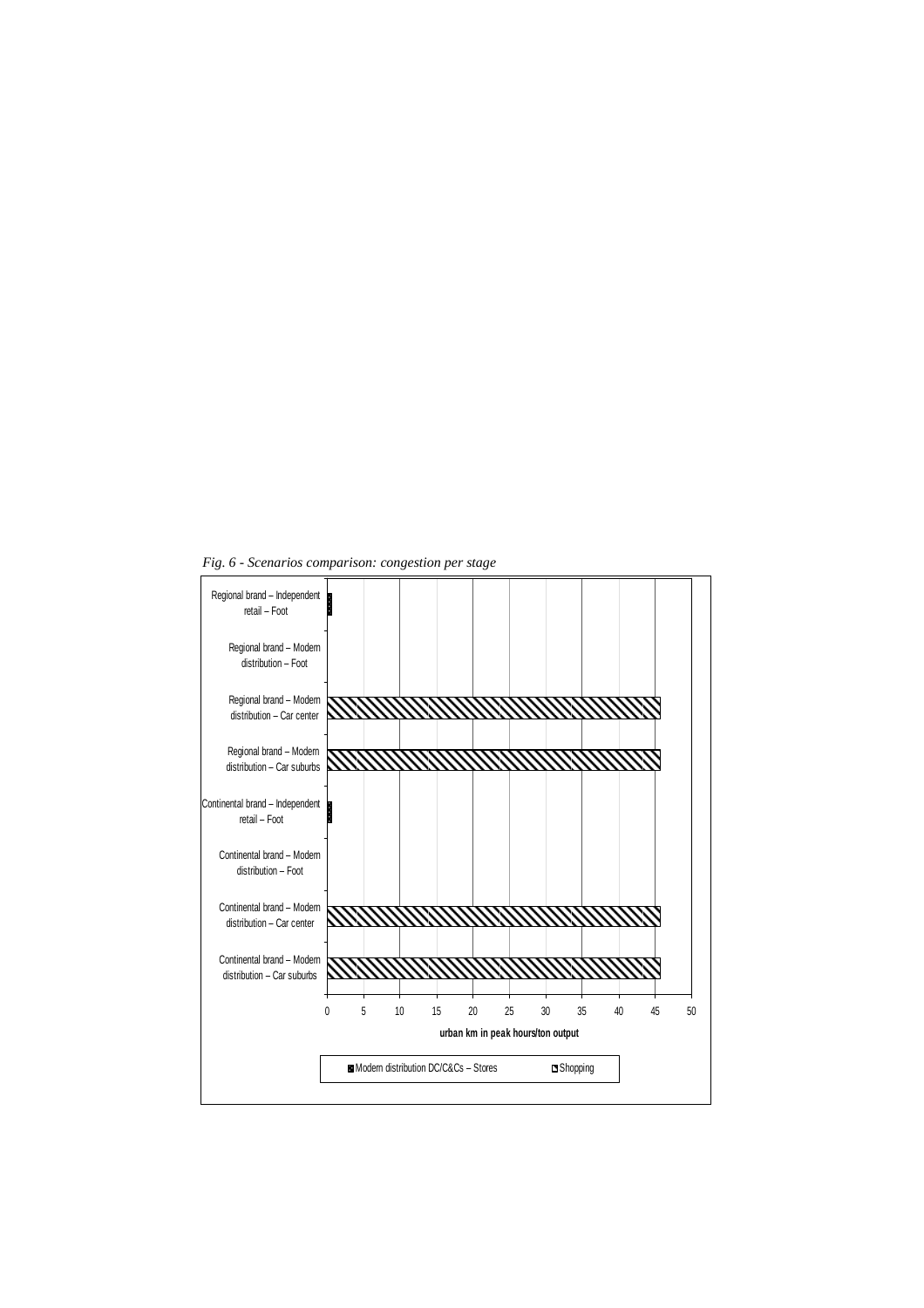The research confirms some trends identified by other studies but at the same time emphasizes the place-specific nature of the results, that appear to be strongly influenced by specific elements of the supply chains examined, and by the Italian context.

Our study confirms the the huge weight of shopping by car. Congestion and local pollution are almost exclusively related to shopping and, with respect to global impacts, shopping by car generates a share of  $CO<sub>2</sub>$  emissions that varies, depending on the scenario (with shopping by car), from 20% to 53%.

With regards to the weight of the other stages, the final distribution has obviously a high impact per v-km because of the use of small and medium tonnage vehicles. It came out that MD is less polluting than IR, especially for local pollution (at least in the Sassari context). Anyway, considering the lower tendency to shop by car by IR, this option remains quite interesting.

The weight of the other stages, upstream and downstream of the canned tomato plant, differs for the two brands. Anyway, while this phenomenon has been seldom studied in food miles research, the high impact of primary packaging transport must be underlined. Solid packaging has a low weight/volume ratio and therefore the lorries carrying it have a low load factor. In spite of its low input/output ratio, primary packaging contributes highly to the impact of the upstream part of the supply chain and it suggests that the transport of processed food can be much more polluting than the one of unrocessed food.

Our study supports the view that, in terms of global impacts, local supply chains are a better option. The superiority of the regional industry is partly due to the specificities of the product and the final market examined, especially because the geographical demarcation of Sardinia greatly influences the organization of supply chains.

With reference to the continental brand, maritime transport (both brands have a sea leg with a similar impact) and the low concentration of urban centers in Sardinia, that requires long round deliveries, contribute greatly to the impact. We estimated that the global impact of the stage that goes from plant to MD DC/C&C could be, for destinations in northern Italy, almost 50% lower than for the Sardinian market.

Moreover the continental brand we analise is particularly inefficient in its service to the Sardinian market. In fact the continental brand own a DC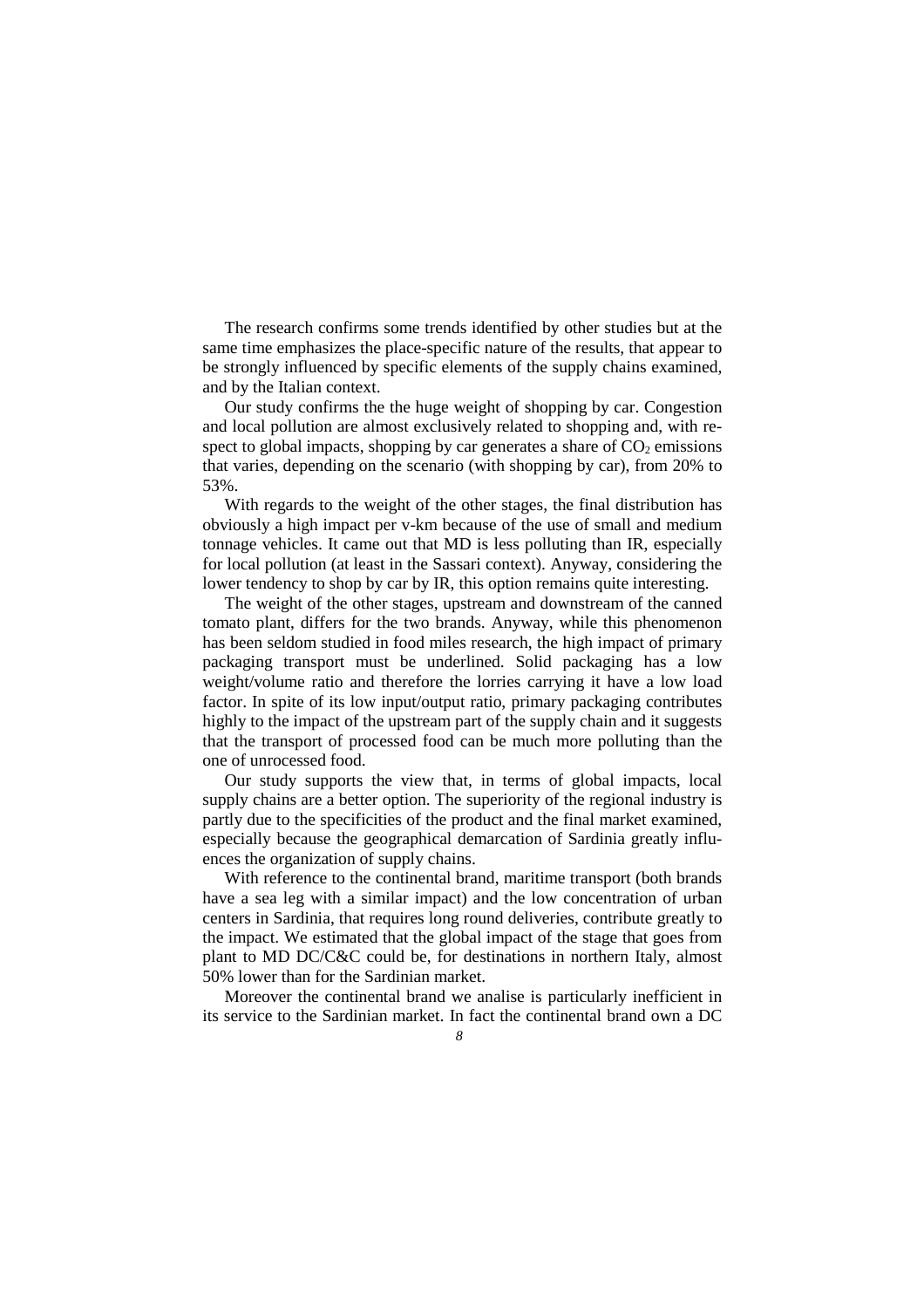in southern Italy and, at low organization costs, it could rely on it (instead of its North Italy DC) for its distribution in Sardinia. We estimated that such a scenario could reduce by about 50% the impact of the segment that goes from plants to MD DC/C&C.

The superiority of regional supply chains is a controversial topic in food miles literature. However, according to the quantitative assessment, the specificities of the supply chains analysed seem not sufficient to explain the superiority of the regional scenarios, so that, when comparing local and national industry, our research is definitely in favor of local supply chains.

While the literature emphasizes that longer supply chains may be better if they present economies of scale and inventory centralisation strategies (Garnett, 2003), the transit to a DC appears in our study as a factor that increases the impact. Apart for final distribution, we have similar results in terms of vehicle size and load factors irrespective of the size of the company and he strategies of centralization.

Shipping is a third element that highly contributes to our case study global impact. While literature emphasizes the low impact of this mode of transportation, this is true only for certain types of vessels. In the case of RO-RO cargo vessels, the impact is much higher. According to our assessment, the impact per v-km in the sea leg is about twice the one of HGV.

Another interesting issue is the weight of transportation impact with respect to the overall supply chain. In terms of energy consumption, Miyao *et al.* (1997) report a value of 0.94 GJ/ton canned tomatoes for tomato production while Carlsson-Kanyama and Faist (2000) report a value of 2.1-3.8 GJ/ton canned tomatoes for processing. For transportation. we obtain energy consumption values that goes from 0.76 to 2.81 GJ/ton output. It must be said that, because of different definition of boundaries and other assumptions, it is very difficult to compare studies from different backgrounds. Anyway, from these data, transportation appears to contribute between 37 and 48% of the supply chain overall impact and therefore it can never been considered as marginal.

#### **4. Conclusions**

It clearly emerges from our study that the magnitude of impacts and the comparison between alternative supply chains are highly influenced by geographical and productive specificities of the contexts analyzed. Anyway, the very clear results we obtain permit to make general conclusions.

First, in accordance with the prevailing result of literature it came out that shopping by car is a major responsible of food transportation impact.